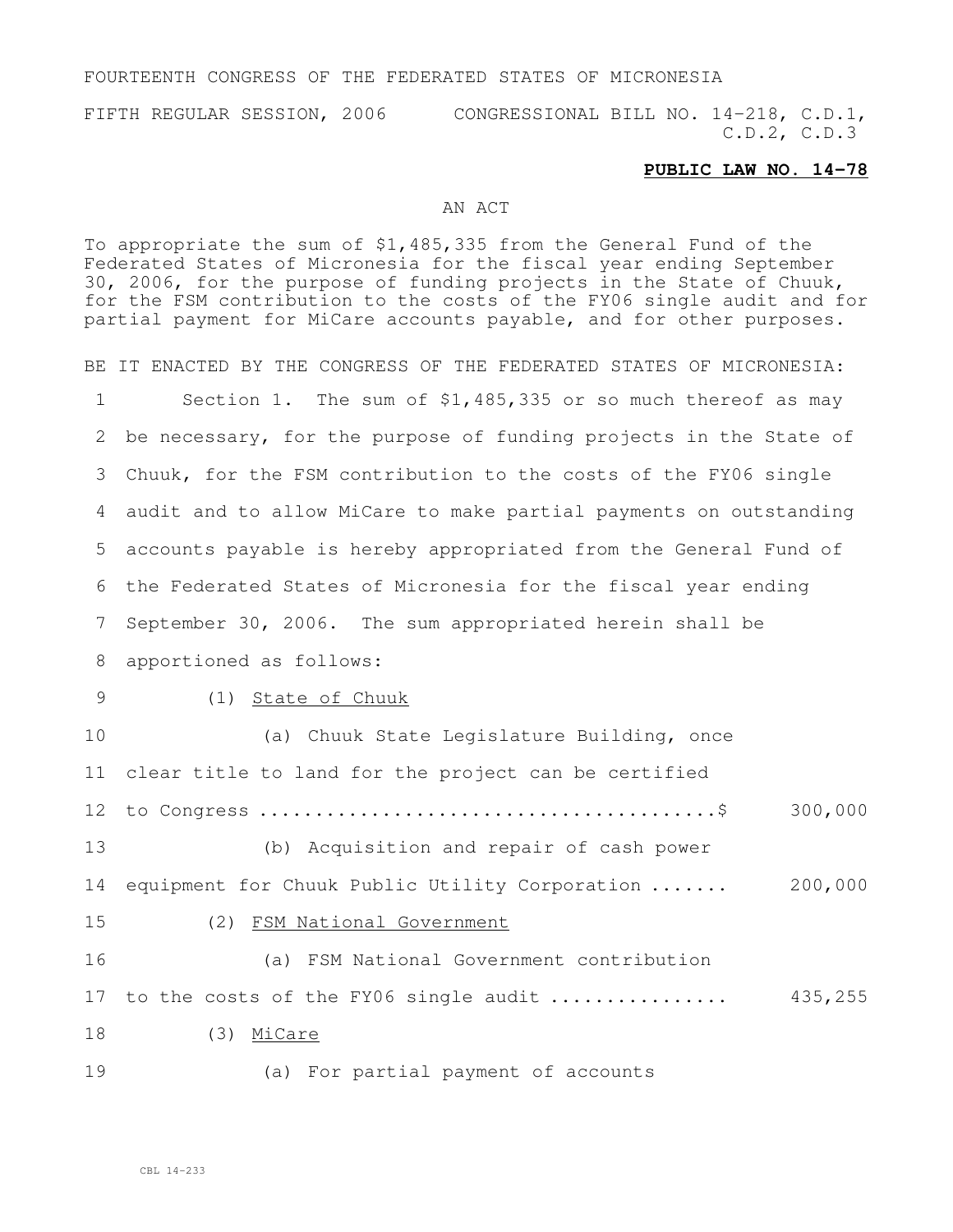# **PC NO. 14-292 PUBLIC LAW NO. 14-78**

| $\mathbf 1$     | payable owed by MiCare \$<br>300,000                               |
|-----------------|--------------------------------------------------------------------|
| 2               | 200,000<br>(4) Postal Escrow Account                               |
| 3               | 50,000<br>(5) Public Defenders Office                              |
| 4               | Section 2. Allotment and management of funds and lapse date.       |
| 5               | (1) All funds appropriated by this act shall be allotted,          |
| 6               | managed, administered and accounted for in accordance with         |
| 7               | applicable laws, including, but not limited to, the Financial      |
| 8               | Management Act of 1979 and the amended Compact of Free Association |
| 9               | between the United States Government and the Government of the     |
| 10 <sub>1</sub> | Federated States of Micronesia and its related agreements.         |
| 11              | (2) The allottees shall be responsible for ensuring that           |
| 12              | these funds or so much thereof as may be necessary, are used       |
| 13              | solely for the purpose specified in this act, and that no          |
| 14              | obligations are incurred in excess of the sum appropriated.        |
| 15              | (3) The allottees of the funds appropriated by this act            |
| 16              | shall be as follows:                                               |
| 17              | (a) Section $1(1)$ - the allottee of these funds shall             |
| 18              | be the President of the Federated States of Micronesia;            |
| 19              | (b) Section $1$ (2) - the allottee of these funds shall            |
| 20              | be the Public Auditor of the Federated States of Micronesia;       |
| 21              | (c) Section $1$ (3) - the allottee of the funds shall be           |
| 22              | the President of the Federated States of Micronesia or his         |
| 23              | designee;                                                          |
| 24              | (d) Section $1$ (4) - the allottee of the funds shall be           |
| 25              | the Postmaster General of the Federated States of Micronesia;      |

### of 3